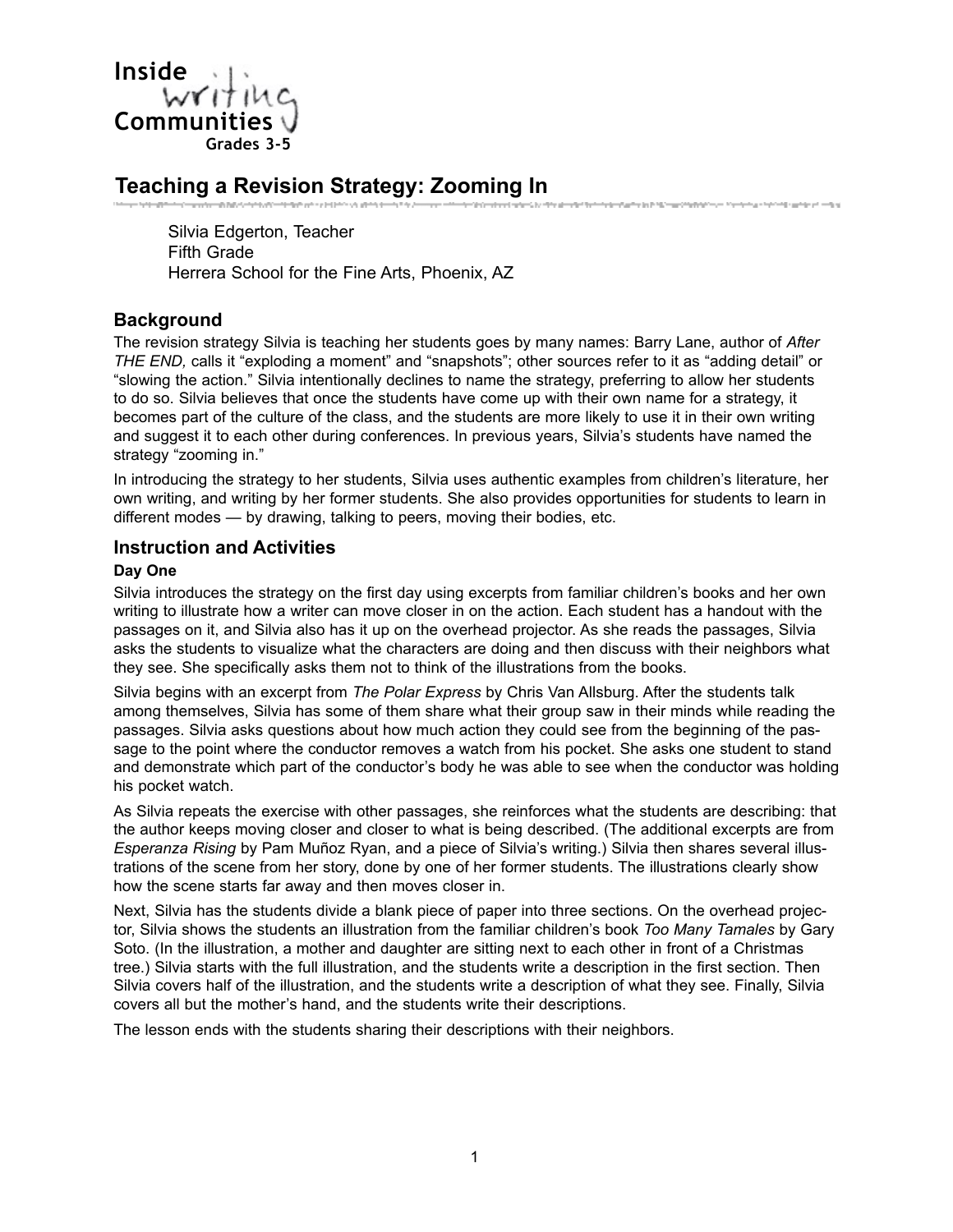#### **Day Two**

After reviewing what the students learned the previous day, Silvia begins with an excerpt from the book *Charlotte's Web* by E. B. White. She provides students with another handout to use to illustrate the passage. The passage is divided into three stages, starting with a view of the barn door and moving in to a close-up of Charlotte. She asks students to draw a picture of each stage.

After the students have finished, Silvia has them move around the classroom to look at each other's drawings, noticing how the pictures "zoom in" from one stage to the next.

Next, Silvia reads a story written by a sixth-grade student she had the previous year. After reading the story, Silvia displays a paragraph on the overhead projector, in which the author "zoomed in" on the action. Silvia describes a writing conference she had with the student about the piece. The student said she wanted to use a "zoom in," and they brainstormed places in the story where a "zoom in" would add interest to the story.

Silvia asks the students to go to a story in their writer's notebooks and find a place where they can "zoom in." (The students have been instructed to write on only the right-hand page of their notebooks so that they have room on the facing page to add revisions or try new strategies.) She suggests that the students talk to a partner about where they might "zoom in" before they start writing.

After the students have tried the strategy, Silvia asks some of them to read their revised work. Then the class discusses how the writer "zoomed in" on the action.

Finally, the students begin to think about what they will name the strategy. They make several suggestions, but Silvia tables the discussion until later in the week, giving the students more time to think about it and practice using the strategy.

© 2007 Annenberg Media. All rights reserved.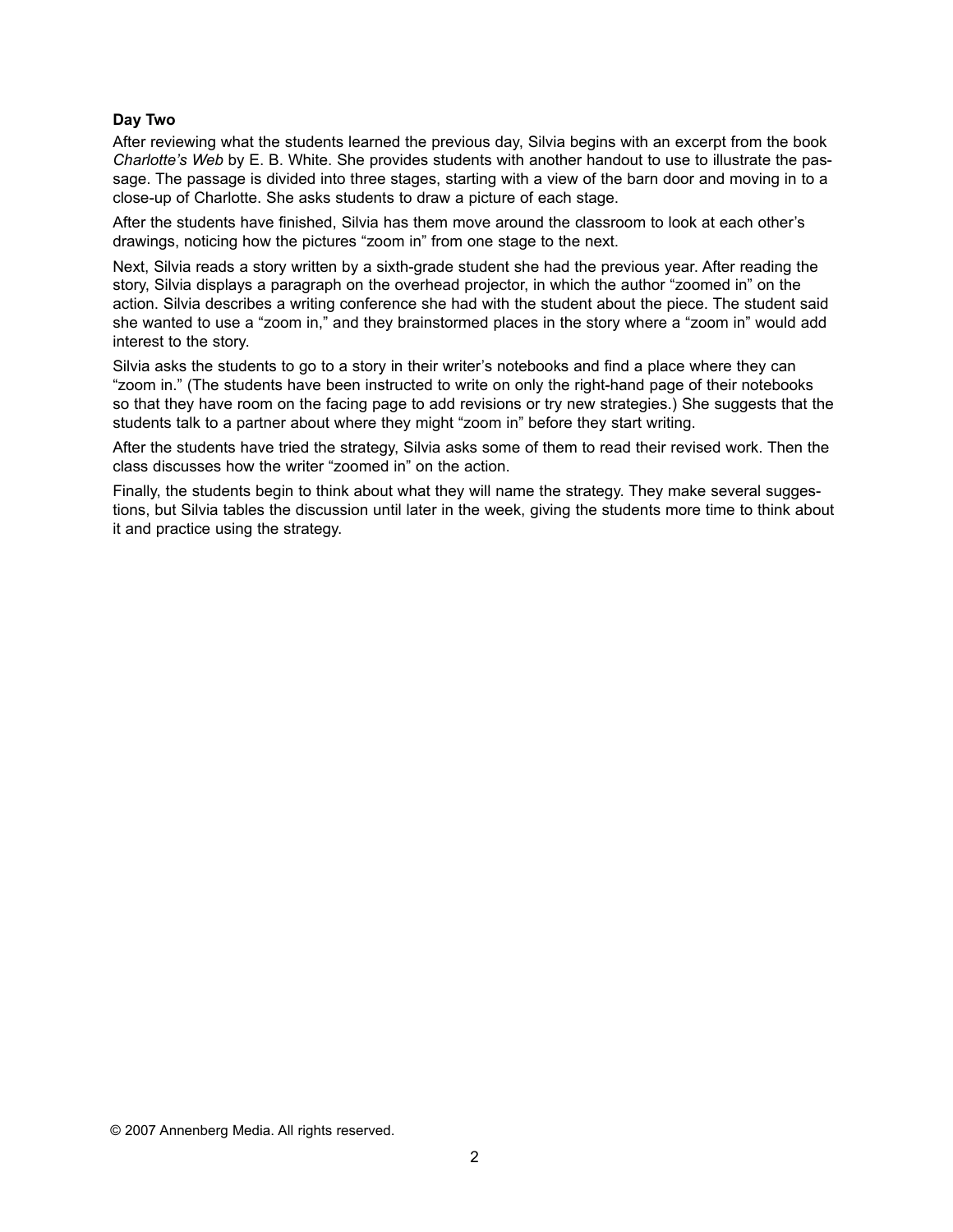## *The Polar Express*

By Chris Van Allsburg

"A conductor stood at the open door of one of the cars. He took a large pocket watch from his vest, then looked up at the window."

# *Esperanza Rising*

By Pam Muñoz Ryan

"I looked out the window to see six men, their faces covered with handkerchiefs, and they all held rifles."

"Josephina spread a blanket on the ground then unwrapped a bundle of burritos, avocado, and grapes."

## **"The Bees"** By Silvia Edgerton

"Poncho stood in the open alfalfa field next to the 16 white wooden boxes. The boxes were stacked in pyramid form. Slowly Poncho opened one box and pulled a long column. The honey slid gently down the side of the column like molten lava until it landed on the ground."